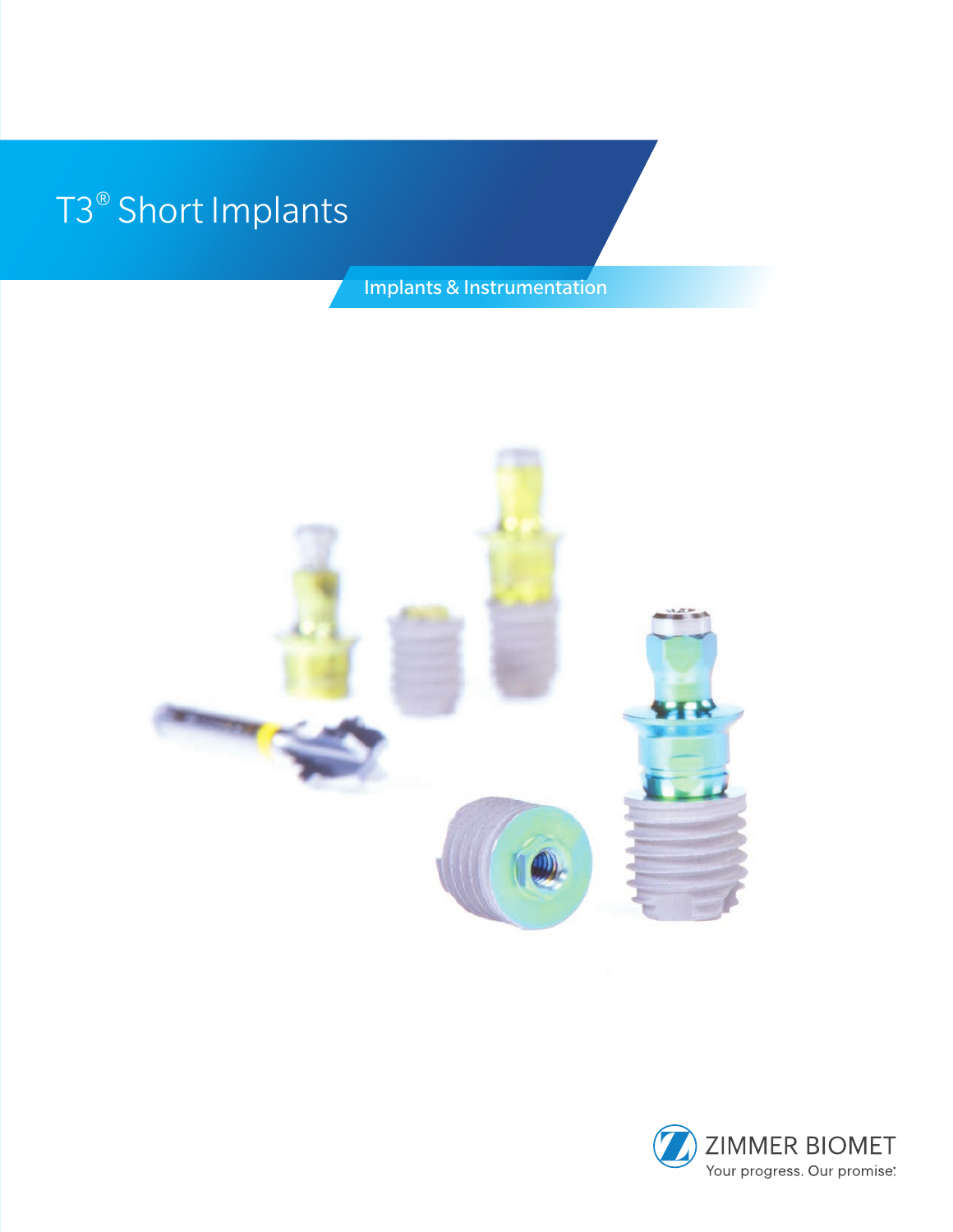## Implant Treatment Options for Vertical Height Deficiencies

The T3 Short Implant's length and features are designed to provide an implant treatment option in some challenging clinical cases where the bone height is insufficient for standard length implants

#### The Clinical Challenge:

In areas with minimal bone height, providing implant treatment may require complex surgical procedures, such as:

- A sinus lift procedure in the maxilla
- Vertical ridge augmentation in the mandible due to the proximity to the mandibular nerve



Fig. 1: Minimal bone height under the maxillary sinus.



Fig. 2: Reduced vertical bone height above the inferior alveolar nerve canal.

#### Clinical Case By: Dr. Stavros Pelekanos,† Athens, Greece.

A 32-year-old male patient presented with diminished bone height under the sinus secondary to a fractured root and extraction of the maxillary left first molar eight weeks prior to surgery.



Fig. 1: Preoperative periapical radiograph showing missing tooth number 14 [26].



Fig. 2: A 6.0 mmD x 6.0 mmL T3 Short Implant and healing abutment was placed in a single-stage protocol.

### Clinical Treatment By: Dr. Stefano Sivolella, Padova, Italy.

A 60-year-old female patient presented with a hopeless first molar due to caries, root resorption and severe alveolar bone loss as a result of generalized periodontitis; the inferior alveolar nerve was in close proximity (approximately 7.0 mm).



Fig. 1: Preoperative periapical radiograph showing hopeless tooth number 30 [46].



Fig. 2: A 6.0 mmD x 6.0 mmL T3 Short Implant and definitive crown inserted at nine months post-implant placement.



† Drs. Pelekanos and Sivolella have or had, financial relationships with Zimmer Biomet Dental resulting from speaking engagements, consulting engagements and other retained services.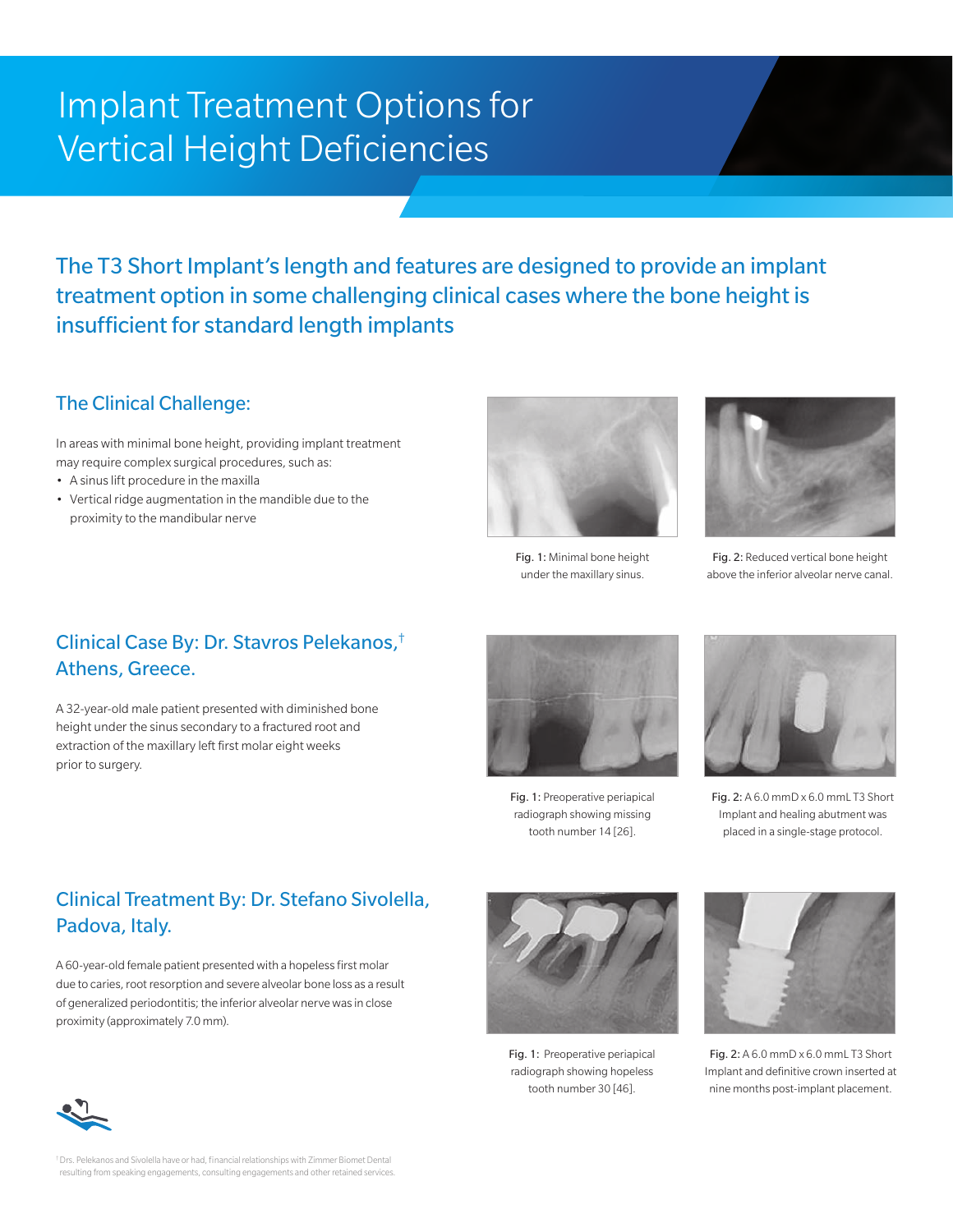

### Surgical Kit

- Everything needed to place a T3 Short Implant in one compact kit
- Instrumentation specific to the T3 Short Implants
- The drilling sequence undersizes the osteotomy in diameter by 1.15 mm
- 5.0 mm diameter implants: Yellow Path
- 6.0 mm diameter implants: Green Path



#### Kit Insert



#### Kit Bottom Tray



#### Surgical Kit: BSISK

| Item $#$       | <b>Description</b>                                      | Item $#$           | <b>Description</b>                                |
|----------------|---------------------------------------------------------|--------------------|---------------------------------------------------|
| ACT206S        | ACT <sup>®</sup> Reusable Twist Drill 2.0 mmD x 6.0 mmL | TAP56S             | Short Implant Dense Bone Tap, 5.0 mmD x 5-6.0 mmL |
| ACT326S        | ACT Reusable Twist Drill 3.25 mmD x 6.0 mmL             | <b>TAP66S</b>      | Short Implant Dense Bone Tap, 6.0 mmD x 5-6.0 mmL |
| ACT386S        | ACT Reusable Twist Drill 3.85 mmD x 6.0 mmL             | RF100              | Short Ratchet Extension                           |
| ACT426S        | ACT Reusable Twist Drill 4.25 mmD x 6.0 mmL             | PHD <sub>02N</sub> | Narrow Posterior Large Hex Driver                 |
| ACT486S        | ACT Reusable Twist Drill 4.85 mmD x 6.0 mmL             | PHD00N             | Narrow Posterior Small Hex Driver                 |
| <b>FCS385S</b> | Flat Bottom Countersink Shaping Drill 5.0 mmL           | H-TIRW             | High Torque Indicating Ratchet Wrench             |
| <b>FCS386S</b> | Flat Bottom Countersink Shaping Drill 6.0 mmL           | MDR <sub>10</sub>  | Handpiece Connector                               |
| <b>FCS485S</b> | Flat Bottom Countersink Shaping Drill 5.0 mmL           | CW100              | Open End Wrench                                   |
| <b>FCS486S</b> | Flat Bottom Countersink Shaping Drill 6.0 mmL           | <b>ACTPSD</b>      | <b>ACT Pointed Starter Drill</b>                  |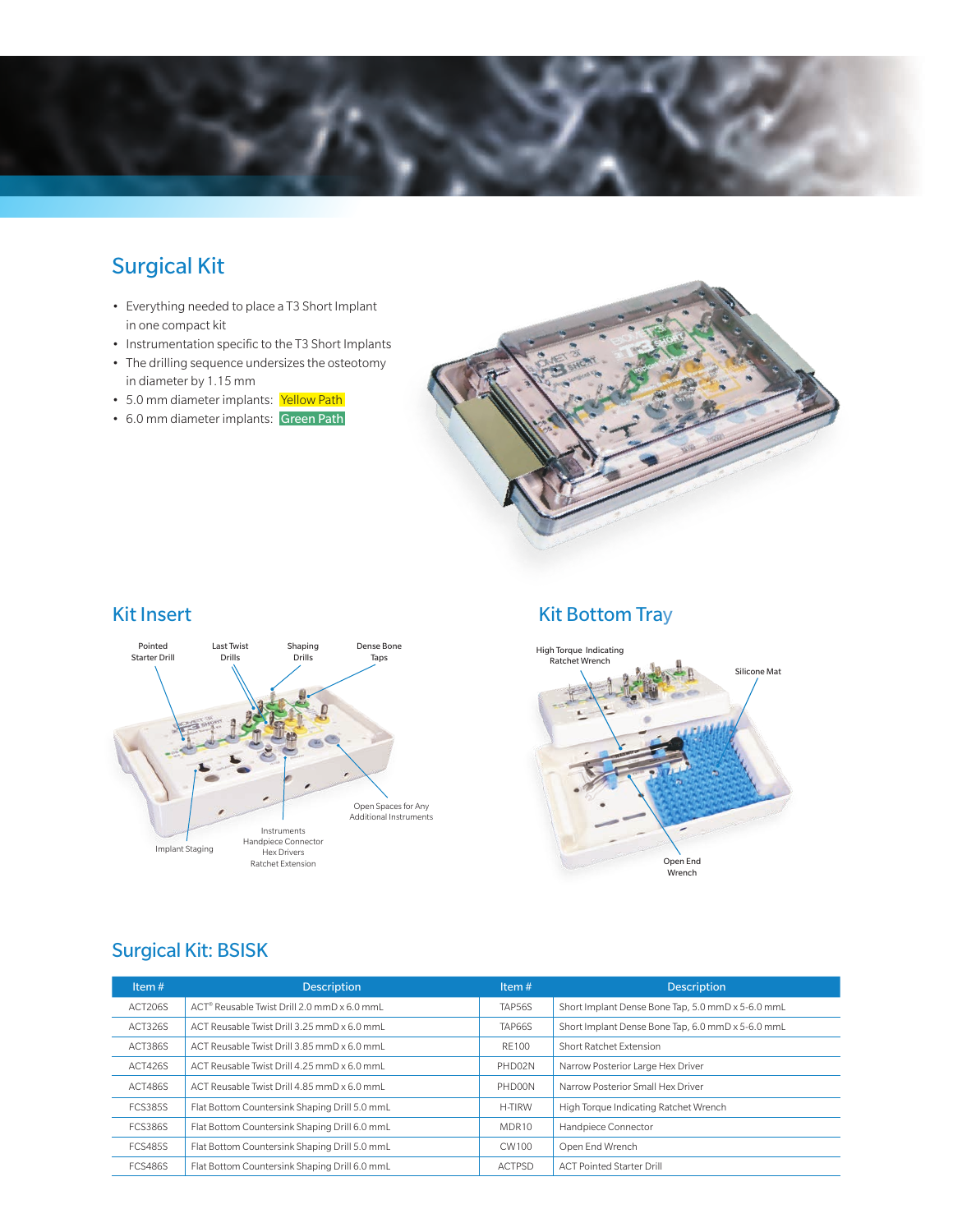### Flat Bottom Shaping Drills

- Similar design to existing Tapered Implant Quad Shaping Drills
- Special cutting features
- Flat-bottom cutting tip to prepare an osteotomy that matches the dimensions of the implant
- Incorporates the countersink so the implant will be properly seated in the osteotomy
- Depth and diameter specific





platform position

Produces flat-bottom

Color coded for size identification

> Shows 1.0 mm Cover Screw position

Dense Bone Taps

The surgical kit also includes taps for the T3 Short Implants:

- One tap for the 5.0 mmD implants
- One tap for the 6.0 mmD implants
- Same design as existing taps but shorter
- One band with two depth marks (see image to right) 5.0 mmL



#### ACT Twist Drills

- Based on the design of standard length ACT Drills
- One laser mark indicating two depths: 5.0 mm and 6.0 mm
- The depth mark includes the drill tip length for precise depth drilling
- Two cutting flutes at the tip

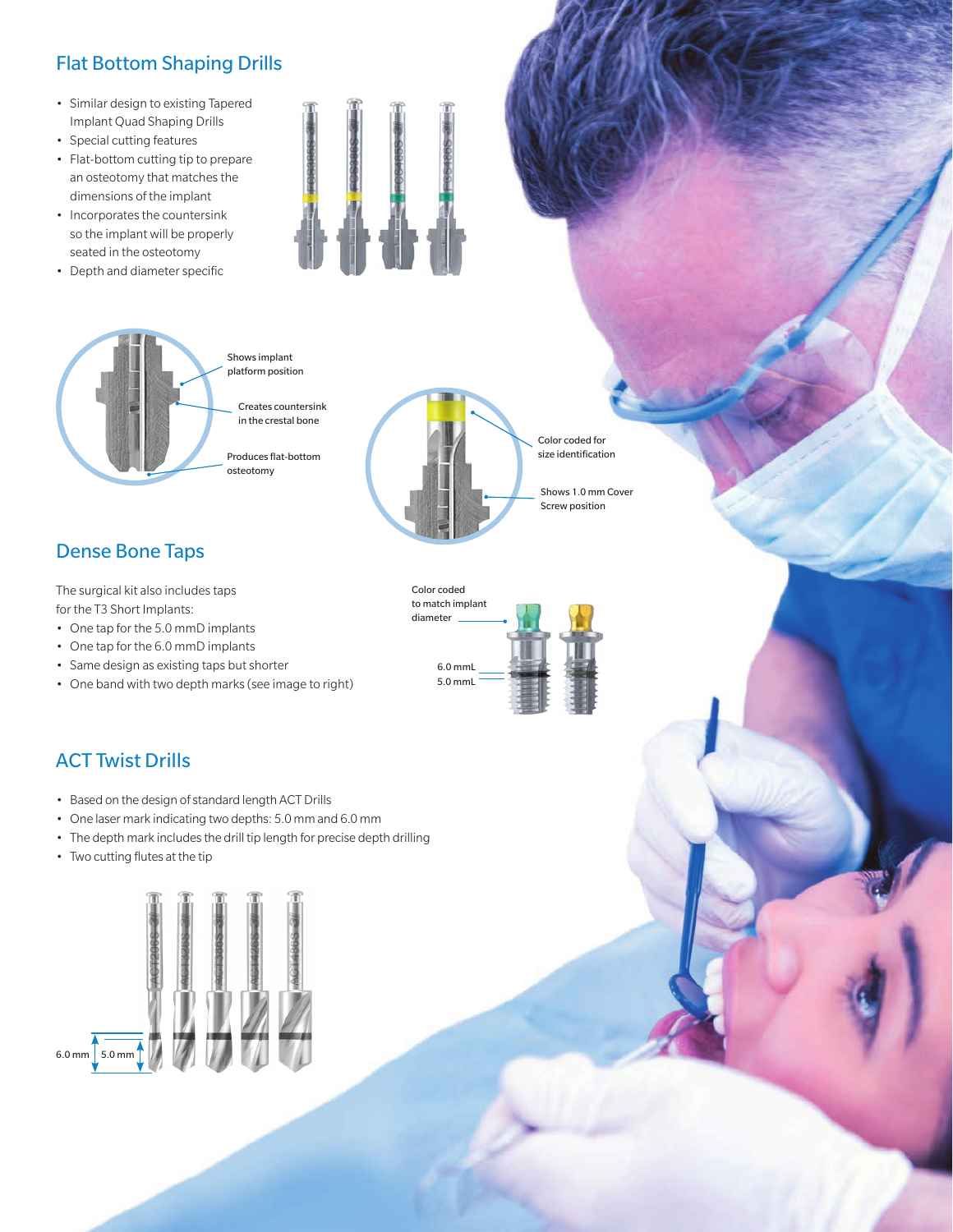

## Differentiating Technology

#### T3 Surface

Blasted and acid-etched implant surface with an average roughness of 1.4  $\mu$ m along the full length of the implant.<sup>1</sup>

#### Initial Bone-to-Implant Contact (IBIC)

The dimensions of the surgical instrumentation and the T3 Short Implant provide a tight implant-to-osteotomy fit, to assist with primary stability.<sup>2</sup>

#### Implant/Abutment Clamping Force

Proprietary\* Gold-Tite Surface lubrication allows the screw to rotate further, increasing clamping force and maximizing abutment stability.<sup>3</sup>

#### Platform Switching\*\*

Platform switching medializes the implant/abutment junction (IAJ) redirecting the reformation of the biologic width, thus helping to maintain bone levels.<sup>4</sup>

Coarse and fine micron surface features are designed to create an average mean surface roughness value of 1.4 µm along the full length of the implant.<sup>1</sup>

• Coarse: (10+ microns) via resorbable calcium phosphate media blast

• Fine: (1 - 3 microns) via Dual Acid-Etching (DAE) on top of the blasted surface

Option for nano-scale features along the full length of the implant via (DCD) Discrete Crystalline Deposition of calcium phosphate



1 Gubbi P<sup>r</sup>, Towse R<sup>1</sup>. Quantitative and Qualitative Characterization of Various Dental Implant Surfaces. Poster Presentation: European Association for Osseointegration, 20th Annual Meeting; October 2012; Copenhagen, Den To view the poster, please visit www.biomet3i.com/pdf/Posters/Poster\_421\_EAO\_Final.pdf

- 2 Meltzer AM‡ . Primary stability and initial bone-to-implant contact: The effects on immediate placement and restoration of dental implants. J Implant Reconstr Dent. 2009;1(1):35-41.
- 3 Byrne D, Jacobs S, O'Connell B, Houston F, Claffey N. Preloads generated with repeated tightening in three types of screws used in dental implant assemblies. J. Prosthodont. 2006 May–Jun;15(3):164-171.

4 Boitel N, Andreoni C, Grunder U‡, Naef R, Meyenberg K‡. A Three Year Prospective, Multicenter, Randomized-Controlled Study Evaluating Platform-Switching for the Preservation of Peri-implant Bone Levels. Academy of Osseointegration, 26th Annual Meeting: 2011 March 3-5; Washington DC. To view the poster, please visit www.biomet3i.com/Resource%20Center/Publications%20of%20Interest/Platform\_Switching\_for\_the\_Preservation\_ of%20Peri\_Implant%20Bone%20Levels.pdf. A Biomet 3i sponsored study.

- † The authors conducted this research while employed at Biomet 3i.
- Drs Grunder, Meltzer and Meyenberg have or had, financial relationships with Zimmer Biomet Dental resulting from speaking engagements, consulting engagements and other retained services. Pre-clinical studies are not necessarily indicative of clinical results.

\*\* Placement of a smaller diameter restorative component than the diameter of the implant seating surface